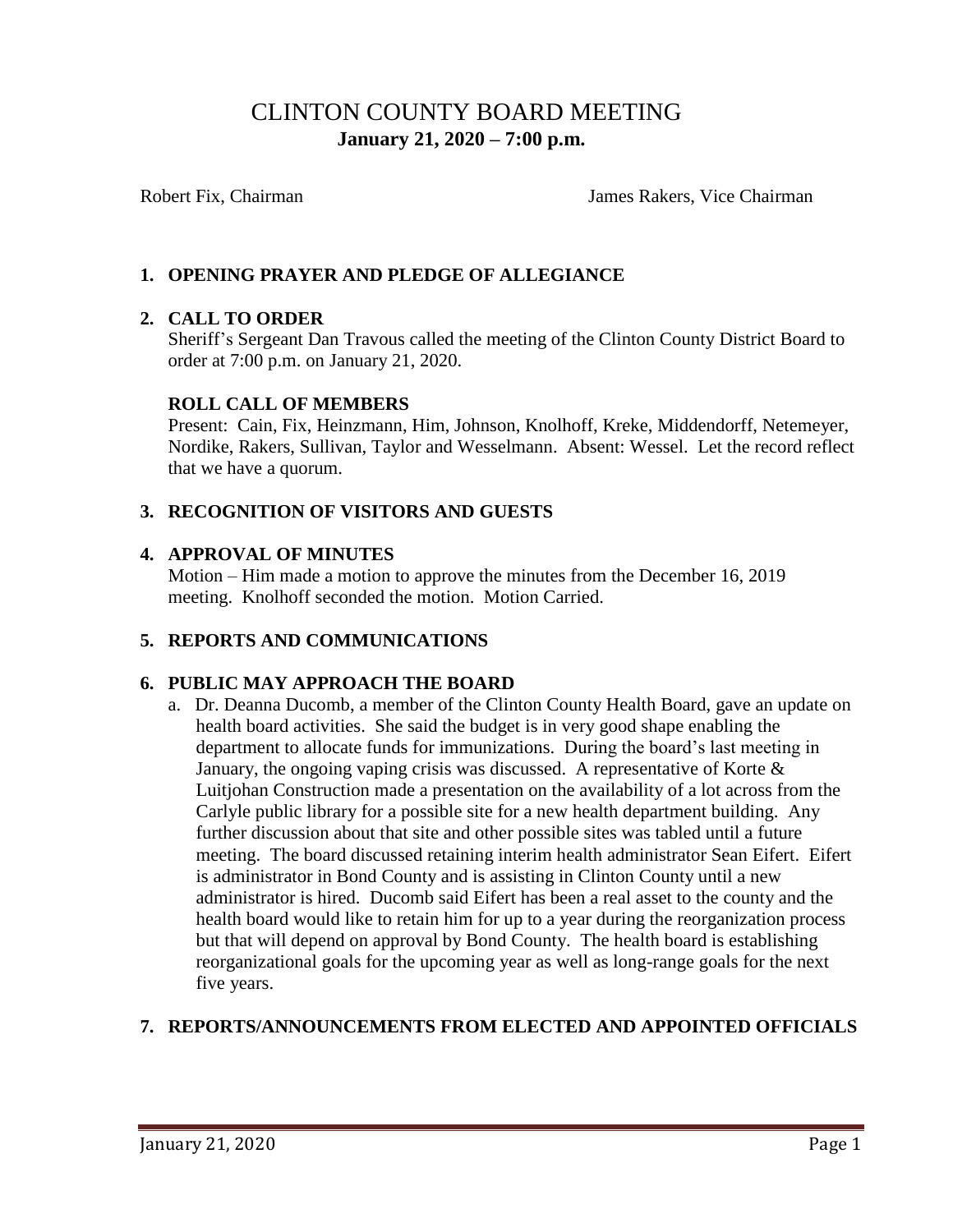### **8. STANDING COMMITTEES**

- a. Zoning/Subdivision Committee Craig Taylor
	- 1. Zoning Report Jami Staser presented the annual report from the Zoning Office which shows that the county issued 44 building permits for stick-built, single-family homes. Fifty-one building permits were issued in municipalities for stick-built, single-family homes The numbers represent a 25 percent increase across the board. Staser noted that the zoning department issues hundreds of building permits per year for various projects (pools, carports, decks, homes, etc.). The office processed eight total divisions of land in 2019. Three of these were true family splits and the remainder were either larger subdivisions or farmhouses split from farm acreage.
		- i. Motion to Approve Dennis Holtmann's First Subdivision Lookingglass Township – Final Plat - Dennis and Cynthia Holtmann Staser said this is a one-lot subdivision located on Winter Road, consisting of 1½ acres. The subdivision will allow Holtmann's daughter to build next door. Netemeyer made a motion for a roll call vote. Johnson seconded the motion. Cain (Yes); Heinzmann (Yes); Him (Yes); Johnson (Yes); Knolhoff (Yes); Kreke (Yes); Middendorff (Yes); Netemeyer (Yes); Nordike (Yes); Rakers (Yes); Sullivan (Yes); Taylor (Yes); Wessel (Absent); Wesselmann (Yes). Motion Carried 13-0.
		- ii. Motion to Approve Haas Acres Sugarcreek Township Final Plat Dave Jacober, Steve Jacober and Mary Hoelting This plat was done in preparation for a land auction. It includes approximately 165 acres with 40 acres split off. Currently the only access is in the southwest corner ending at Clinton County Line Road. The family intends to sell this property in more than one tract. The proposed plat would give access to the back acreage. The reason it is going through the subdivision process is due to the new access/easement. It will remain zoned as agricultural. Heinzmann made a motion for a roll call vote. Him seconded the motion. Cain (Yes); Heinzmann (Yes); Him (Yes); Johnson (Yes); Knolhoff (Yes); Kreke (Yes); Middendorff (Yes); Netemeyer (Yes); Nordike (Yes); Rakers (Yes); Sullivan (Yes); Taylor (Yes); Wessel (Absent); Wesselmann (Yes). Motion Carried 13-0.
- b. Economic Development/Enterprise Zone Keith Nordike No Report.
- c. Tourism Committee Matt Cain No Report.
- d. Environmental Concerns/Unincorporated/Solid Waste Nelson Heinzmann No Report.
- e. Assessment Committee Bryan Wessel (Mike Kreke) Kreke reported that the declarations for sold properties were up 46 overall in 2019. The Board of Review has been in session approving exemptions and reviewing appeals.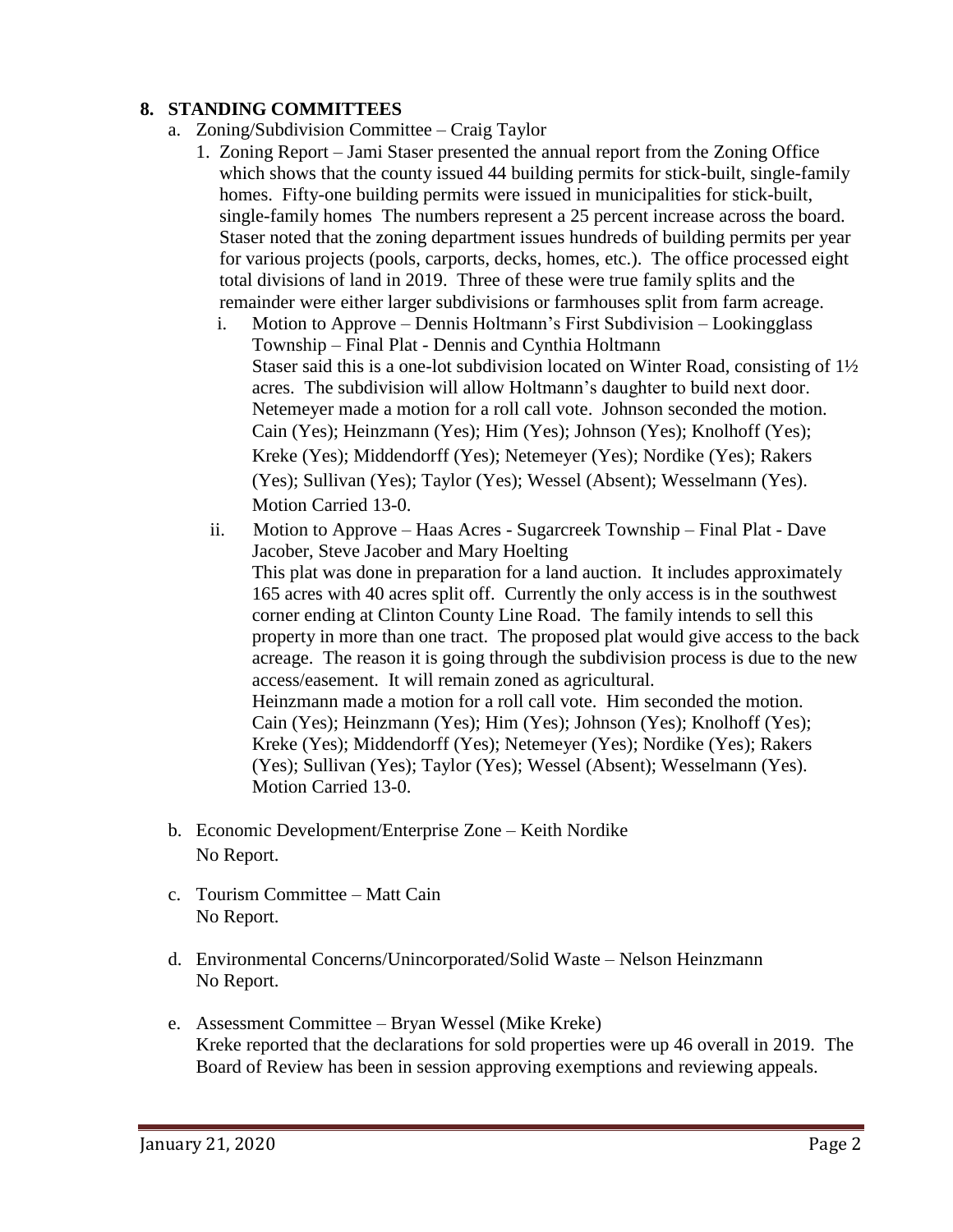- f. Insurance/ICIT Larry Johnson
	- 1. Johnson reported that the health insurance costs for the first month of the new fiscal year without reimbursements, were \$113,268.76, which is \$11,731.24 under budget or 9.4 percent under budget. With reimbursements, the costs were \$86,800.03, which is \$38,199.97 under budget or 30.6 percent under budget. The 025 Liability Fund has a balance of \$690,990.06 which is an increase of \$12,901.12 from last month. The 016 Worker's Compensation Fund has a balance of \$291,607.46 which is an increase of \$4,416.85 from last month.
	- 2. Johnson reported that the Insurance Committee approved the two-year renewal of the vision insurance plan with VSP. The renewal includes a slight increase of 27 cents per employee per month.
- g. Facilities Committee Brad Knolhoff
	- Knolhoff said the committee met January 14 and welcomed Tim Fuehne as the county's new head of maintenance. He replaces Tom Athmer who will be retiring soon. The committee reviewed necessary building upgrades such as replacement of some of the exterior lights, roof repairs at the courthouse annex/health department, and repairs on the south side of the jail. The committee will be seeking bids on refreshing the courthouse landscaping with the specifications to be posted in local newspapers in the near future. The committee is working on a draft proposal for upgrades at the Animal Control Shelter.
- h. Animal Control/County Farm Committee Craig Taylor
	- Taylor reported there were four bite cases last month. Twenty-two dogs were taken in with twelve reclaimed and one adopted. Fifty-eight cats were taken in with twelve going to rescue groups. There were twelve spay and neuter cases.
- i. Education Committee Rafael Him No Report.
- j. Veterans Committee Bob Netemeyer
	- 1. Netemeyer thanked Carlyle Mayor Judy Smith and staff for honoring current and past military personnel by proposing two veteran-designated parking spaces on the courthouse square. Smith said one sign will be placed on the east side of courthouse near the veterans memorial and one will be placed on the northwest corner for close proximity to other businesses in the area. Motion to Support Two Veteran-Designated Parking Spaces on Courthouse Square

 Netemeyer made a motion to approve. Sullivan seconded the motion. Motion Carried.

- k. Finance/Health/Revolving Loan Committee/General Services/Judiciary Jim Rakers
	- 1. Treasurer's Monthly Report Denise Trame Trame reported that gaming collected for the month of December was \$4,918.69. The final distribution of real estate taxes was made on Deceber 16 with the county's share at \$178,670.79. The last mobile home tax distribution was made on January 16 with the county's portion at \$6,577.08.
		- i. Motion Approval of Monthly Budget and Financial Report Taylor made a motion to approve the report. Rakers seconded the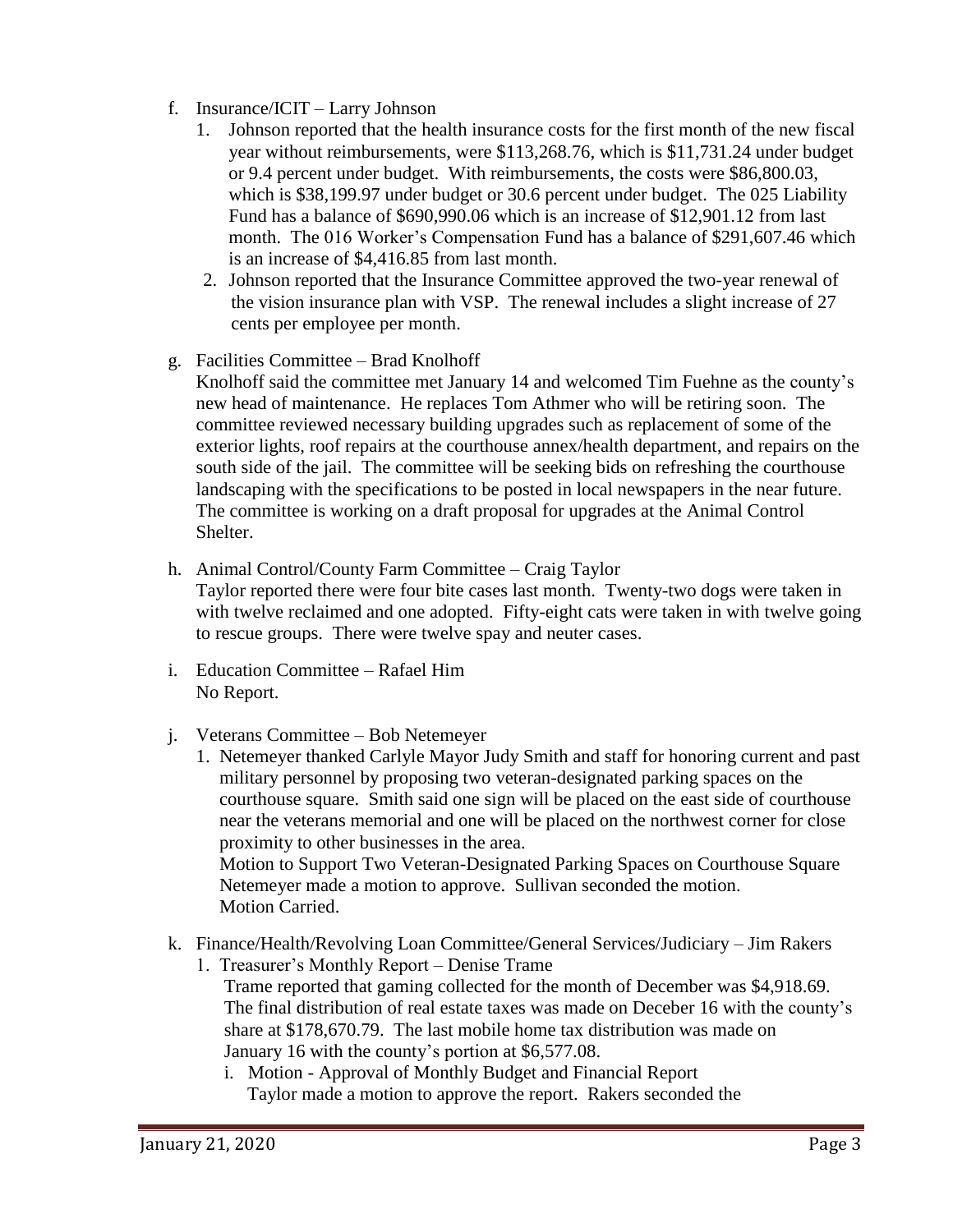motion. Motion Carried.

ii. Motion to Approve the Cost/Contract for Payroll System for Highway Department

The cost is \$6,778 to implement the time-keeping system and \$775 in subsequent years for maintenance.

 Rakers made a motion for a roll call vote. Taylor seconded the motion. Cain (Yes); Heinzmann (Yes); Him (Yes); Johnson (Yes); Knolhoff (Yes); Kreke (Yes); Middendorff (Yes); Netemeyer (Yes); Nordike (Yes); Rakers (Yes); Sullivan (Yes); Taylor (Yes); Wessel (Absent); Wesselmann (Yes). Motion Carried 13-0.

iii. Motion to Approve Payout for Travis Ripperda

Ripperda is a telecommunicator in the Sheriff's Office. Kreke said the payout is approved for no more than 473 hours. Ripperda has 411 hours on the books and anticipates accruing an additional 62 hours by the end of February. Kreke made a motion for a roll call vote. Rakers seconded the motion. Cain (Yes); Heinzmann (Yes); Him (Yes); Johnson (Yes); Knolhoff (Yes); Kreke (Yes); Middendorff (Yes); Netemeyer (Yes); Nordike (Yes); Rakers (Yes); Sullivan (Yes); Taylor (Yes); Wessel (Absent); Wesselmann (Yes). Motion Carried 13-0.

- l. Law Enforcement/EMA/Welfare/Safety/Liquor Jim Sullivan No Report.
- m. Road and Bridge Committee Bryan Wessel
	- 1. Monthly County Engineer Report Dan Behrens Behrens said the committee opened bids on January 9 for rock on county and various township roadways. Beelmann Truck Company submitted the low bid for 11 townships with 29 different items, KALL Trucking received three townships with four different items, Timmermann Truck Service was low bidder on two townships with two items and Zachary Farms was low bidder on one township with three items. For county roadways, Beelmann submitted the low bid for all four items.
		- i.Motion to Approve Resolution to Award Township Motor Fuel Tax Rock Bids Sullivan made a motion for a roll call vote. Him seconded the motion. Cain (Yes); Heinzmann (Yes); Him (Yes); Johnson (Abstain); Knolhoff (Yes); Kreke (Yes); Middendorff (Yes); Netemeyer (Yes); Nordike (Yes); Rakers (Yes); Sullivan (Yes); Taylor (Yes); Wessel (Absent); Wesselmann (Yes). Motion Carried 12-0 with 1 abstain.
		- ii.Motion to Approve Resolution to Award County Motor Fuel Tax Rock Bids. Cain made a motion for a roll call vote. Sullivan seconded the motion. Cain (Yes); Heinzmann (Yes); Him (Yes); Johnson (Abstain); Knolhoff (Yes); Kreke (Yes); Middendorff (Yes); Netemeyer (Yes); Nordike (Yes); Rakers (Yes); Sullivan (Yes); Taylor (Yes); Wessel (Absent); Wesselmann (Yes). Motion Carried 12-0 with 1 abstain.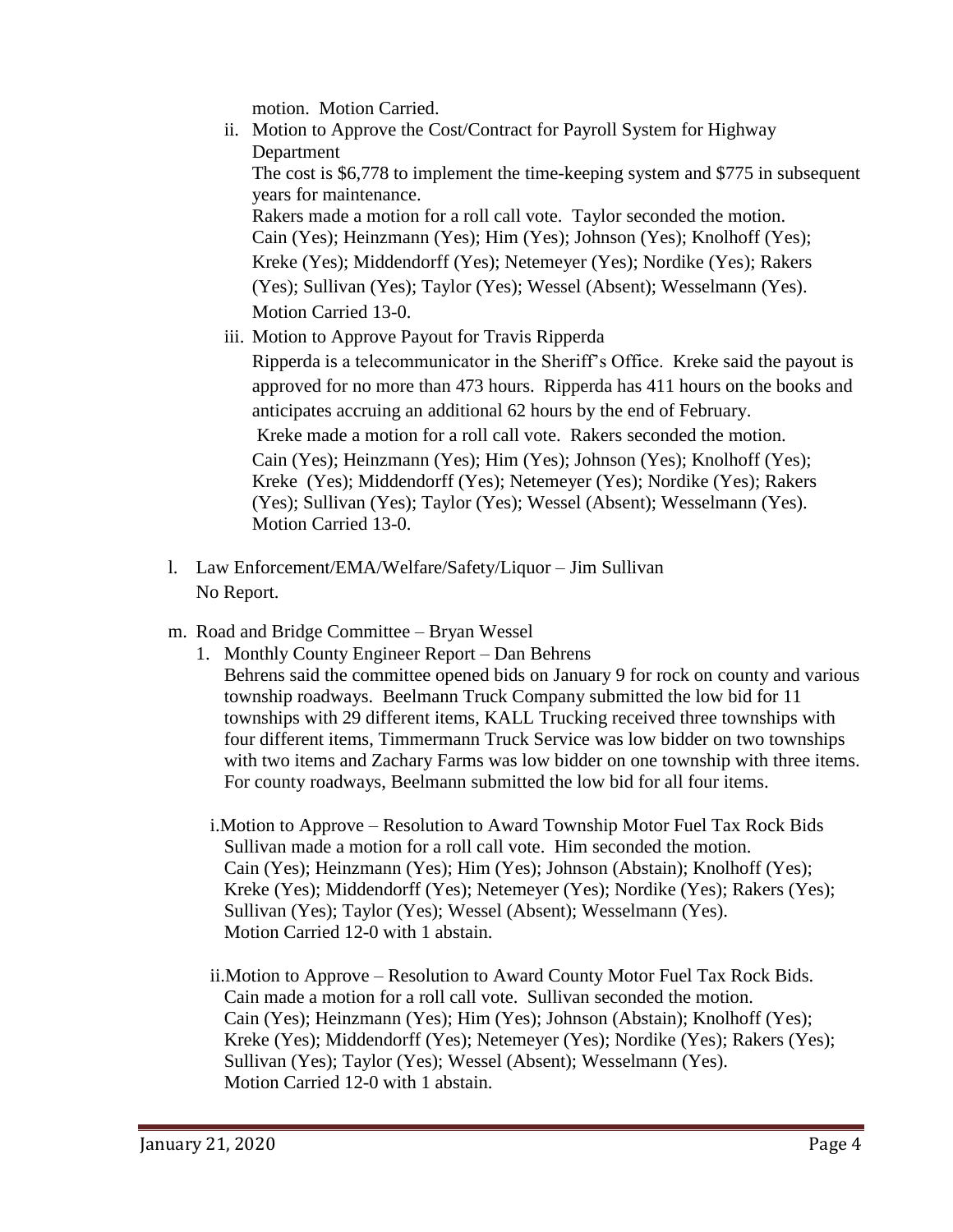iii.Motion to Approve – Resolution Appropriating Funds for the Payment of the County Engineer's Salary.

Behrens said this resolution allows the county engineer's salary to be paid through MFT funds versus local funds and it directs IDOT to give an additional 50 percent of the salary in MFT to the county in exchange for federal highway funds. Knolhoff made a motion for a roll call vote. Taylor seconded the motion. Cain (Yes); Heinzmann (Yes); Him (Yes); Johnson (Yes); Knolhoff (Yes); Kreke (Yes); Middendorff (Yes); Netemeyer (Yes); Nordike (Yes); Rakers (Yes); Sullivan (Yes); Taylor (Yes); Wessel (Absent); Wesselmann (Yes). Motion Carried 13-0.

Behrens reported that on December 27 his office was notified of a hole on the bridge deck over Prairie Creek, north of Hoffmann. County crews patched the bridge that afternoon and kept the roadway open to traffic. A more substantial patch was later completed, and the county is waiting on the bridge office to inspect and complete a load posting for the bridge. The county anticipates replacing the bridge in the future.

Wesselmann questioned who maintains the bridge on Old State Road over Shoal Creek reporting there was a driveway washed out near the bridge. Behrens said Breese Township maintains that road and he will notify the township of the problem. Nordike said he has had taxpayers question why the county highway department is out cutting dead grass. Behrens said the county has been out cutting trees and sprouts on the back slopes that didn't get cut earlier this year.

- n. Personnel/Labor Committee Mike Kreke
	- i. Motion to Approve Direct Deposit for All Employees (including County Board). Knolhoff made a motion to approve. Him seconded the motion. Motion Carried.
	- ii. Motion to Approve Letter of Resignation for Jay Donnelly effective January 31, 2020. Kreke made a motion to approve. Middendorff seconded the motion. Motion Carried.
	- iii. Motion to Approve Letter of Resignation for telecommunicator TravisRipperda effective February 29, 2020. Kreke made a motion to approve. Nordike seconded the motion. Motion Carried.

# **10. SPECIAL COMMITTEES**

a. 708 Mental Health Board/Area Agency on Aging – Rafael Him No Report.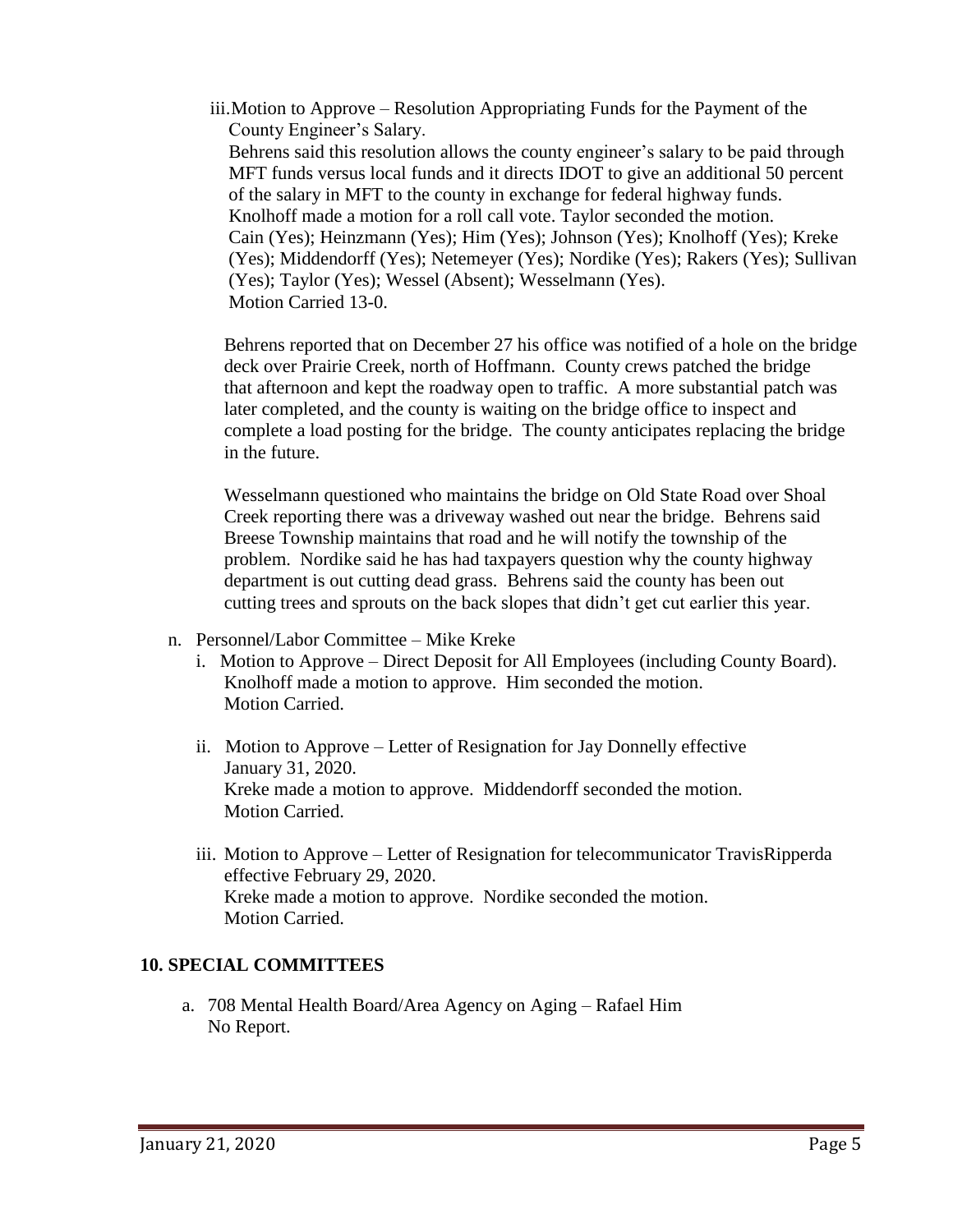- b. County Health Rafael Him
	- 1. Motion to Approve Health Department Monthly Report Him made a motion to approve the report. Cain seconded the motion. Motion Carried.
- c. GIS Committee Craig Taylor

 Taylor reported that the county has signed an agreement with Sidwell Maps to do an assessment of the GIS system. As for future GIS duties, Zoning Administrator, Jami Staser will handle 911 addressing, the enterprise zone and the 2020 Census.

- d. 911 Committee Mike Kreke Kreke reported that John Skain has updated and resubmitted the grant application for aerial imagery.
- e. Technology Support Rafael Him No Report.
- f. UCCI Jim Sullivan No Report.

# **11. APPROVAL OF ACCOUNTS PAYABLE**

Fix noted that in the last few months there have been board members voting "no" to approval of the monthly accounts payable. He asked that any board members voting in opposition to offer their reason for the "no" vote, so the remainder of the board can understand why there is opposition. Various board members offered explanations. Middendorff said he has voted "no" because he does not feel the county ordinance, as drafted, authorizes payment of mileage for board members to attend county board meetings. Kreke said he is opposed to automatically amending certain accounts that have exceeded the budget. He said the solution would be to keep departments spending within their budget. Nordike and Wesselmann said their opposition is due to the overabundance of overtime hours in the county highway department.

Rakers made a motion for a roll call vote for approval of accounts payable. Him seconded the motion.

 Cain (Yes); Heinzmann (Yes); Him (Yes); Johnson (Yes); Knolhoff (Yes); Kreke (No); Middendorff (No); Netemeyer (Yes); Nordike (No); Rakers (Yes); Sullivan (Yes); Taylor (Yes); Wessel (Absent); Wesselmann (Yes). Motion Carried 10-3.

# **12. COMMUNICATIONS AND PETITIONS**

Wesselmann voiced her opinion about the Illinois Department of Transportation's decision to cut trees along Old Route 50. She said in 2011 IDOT made the decision to cut Sycamore trees along the levy. There was a meeting with local state representatives; however, none of the board members showed up to voice concern. Recently, some motorists called to report that they could not see to enter onto the highway, and IDOT responded by marking 35 trees (some living and some dead) for removal. She said the tunnel of trees was a huge asset to our county, and she's uncertain why the county has a Tourism Committee if they're not going to worry about the aesthetics of the county. Also,